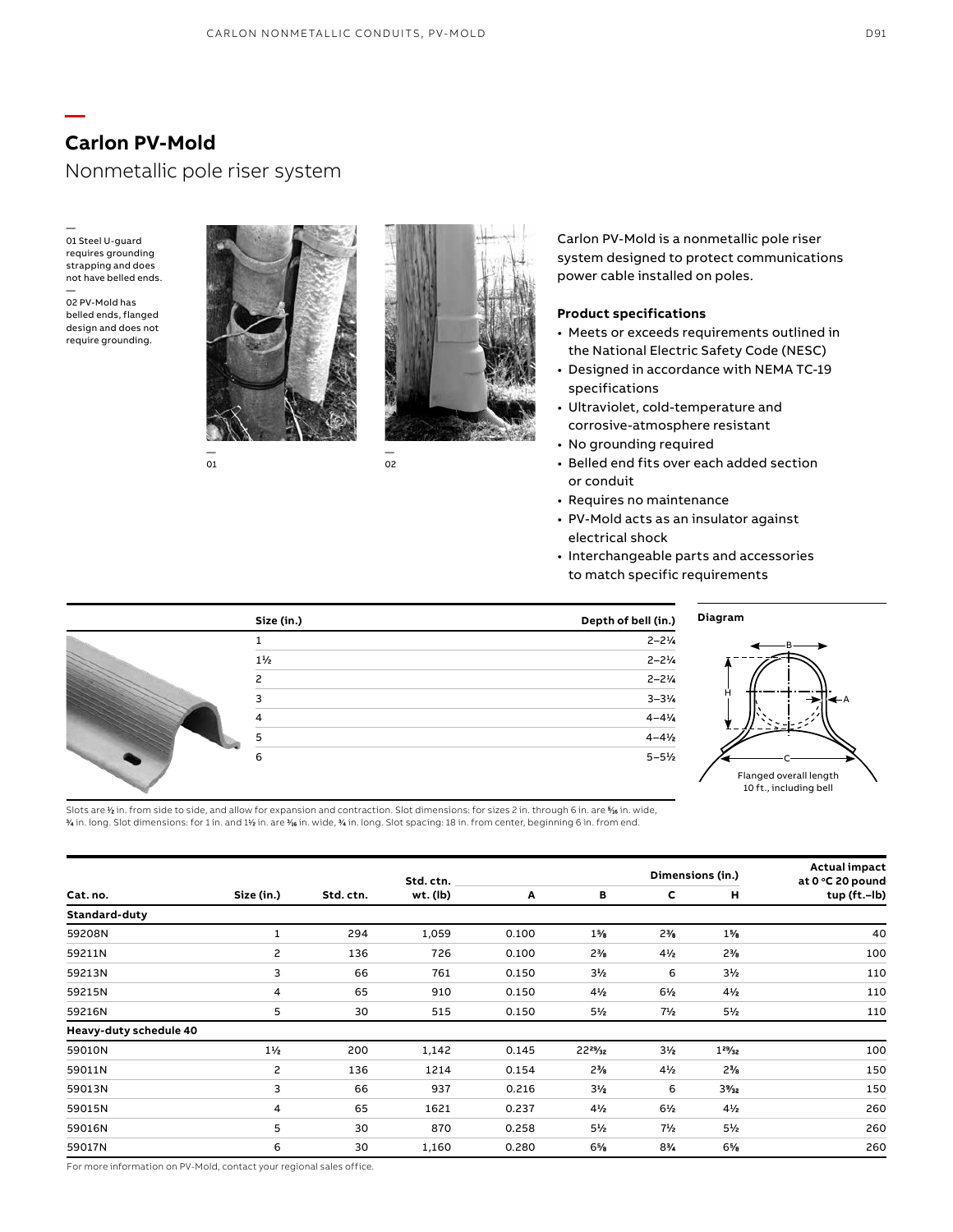# PV-Mold installation and fittings

## **Polyethylene vented boots and adapters**

Note:

- 1. A field cut may be needed to accommodate different boot or adapter to Carlon U-Mold size combinations.
- 2. Recommendation: 2 sets of mounting holes per boot/fitting.
- To add mounting holes, use a % in. drill bit and drill out where needed. 3. When 3 in. or smaller conduit is being used, it's recommended that the bottom (largest section) of the boot or adapter section be buried 2 in. to 3 in. below ground surface.

### **Vented boots**

**—**

|               |              |       |        |       |       | Dimensions (in.) | Std. | Std. ctn. |
|---------------|--------------|-------|--------|-------|-------|------------------|------|-----------|
| Cat. no.      | Size (in.)   |       | в<br>в |       | D     | Е                | ctn. | wt. (lb)  |
| E938JR        | 2 x 6        | 20.50 | 4.80   | 6.13  | 6.20  | -                | 4    | 13.5      |
| <b>E938NT</b> | $4 \times 8$ | 21.00 | 15.00  | 11.34 | 9.76  | -                | 4    | 21.0      |
| E938NRR       | $4 \times 6$ | 20.87 | 16.57  | 12.87 | 11.68 | 11.43            | 6    | 26.4      |
| E938PRR       | 5 x 6        | 16.74 | 3.65   | 10.84 | 11.43 | -                | 6    | 23.2      |



A

B

A





B



### **Adapters**

**—**

|        |                     |        |      |      | Dimensions (in.) |      | Std. Std. ctn. |
|--------|---------------------|--------|------|------|------------------|------|----------------|
|        | Cat. no. Size (in.) |        | в    |      | D                | ctn. | wt. (lb)       |
| E939JN | $2 \times 4$        | 11.00  | 6.75 | 5.88 | 5.07             |      | 10.0           |
| E939NR | 4 x 6               | 11 O.O | 6.75 | 7.08 | 713              | ь    | 117            |



|         |                     |                        |   |   | Dimensions (in.) |      |      | Std. Std.ctn. |
|---------|---------------------|------------------------|---|---|------------------|------|------|---------------|
|         | Cat. no. Size (in.) | А                      | в | C | D                | Е.   | ctn. | wt. (lb)      |
| E939NRT |                     | 4 x 6 19.75 4.25 12.50 |   |   | 8.50             | 7.40 | 63   | 14.0          |



**—**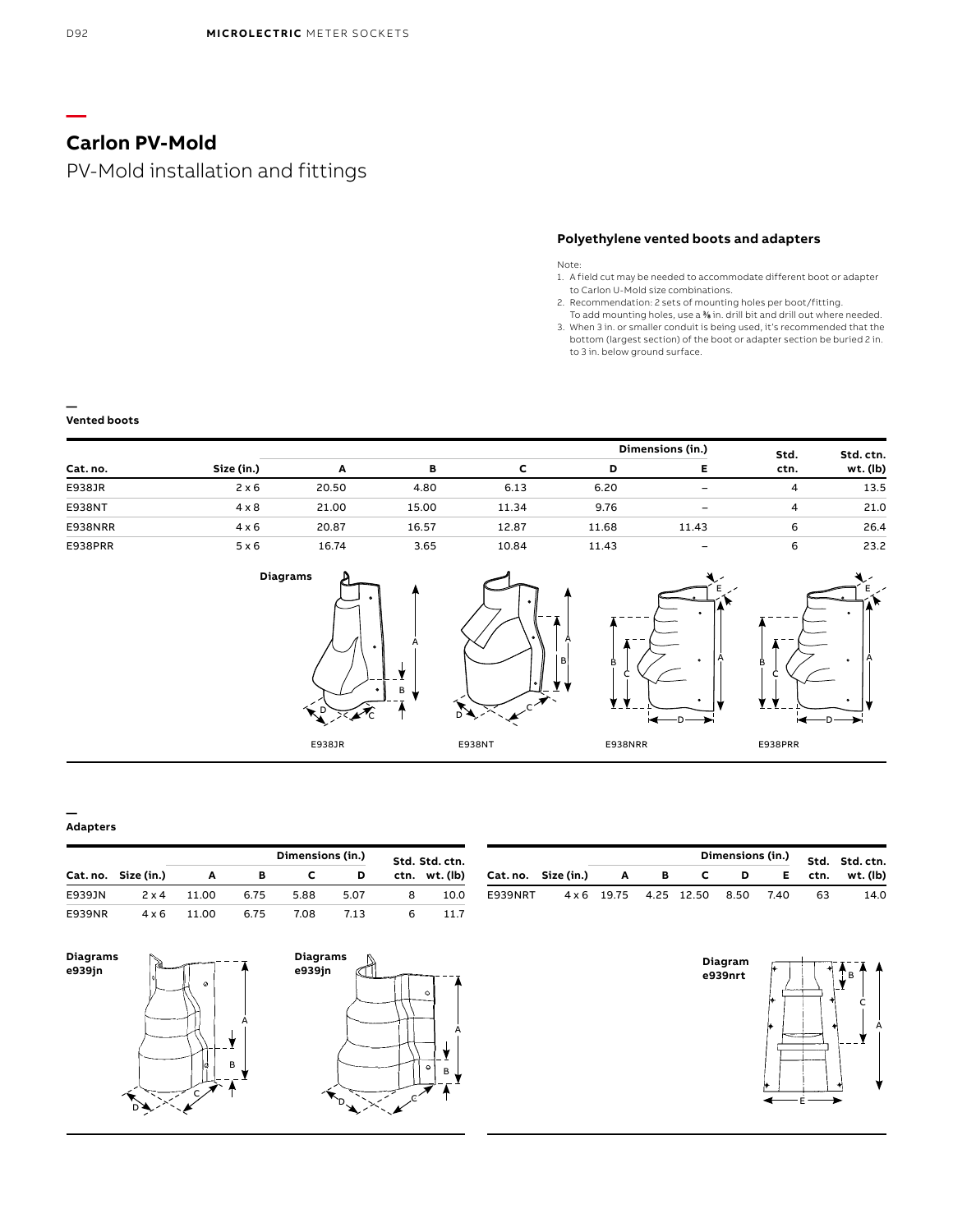PV-Mold installation and fittings

#### **— Duct to riser fittings**

**—**

| Cat. no. | Size (in.)   | Std. ctn. | Std. ctn.<br>wt. (lb) |
|----------|--------------|-----------|-----------------------|
| E939NL   | $4 \times 3$ | 15        | 5.6                   |

#### **— Backing plates**

|          |            |              |                |            | Dimensions (in.) |                              |     |
|----------|------------|--------------|----------------|------------|------------------|------------------------------|-----|
| Cat. no. | Size (in.) | Length (ft.) | Α              | в          | c                | Std. ctn. Std. ctn. wt. (lb) |     |
| 59111    | 2          | 10           | $\frac{1}{16}$ | $^{13/16}$ | $2\frac{1}{6}$   |                              | 1.2 |
|          |            |              |                |            | Diagram          |                              |     |
|          |            |              |                |            |                  |                              |     |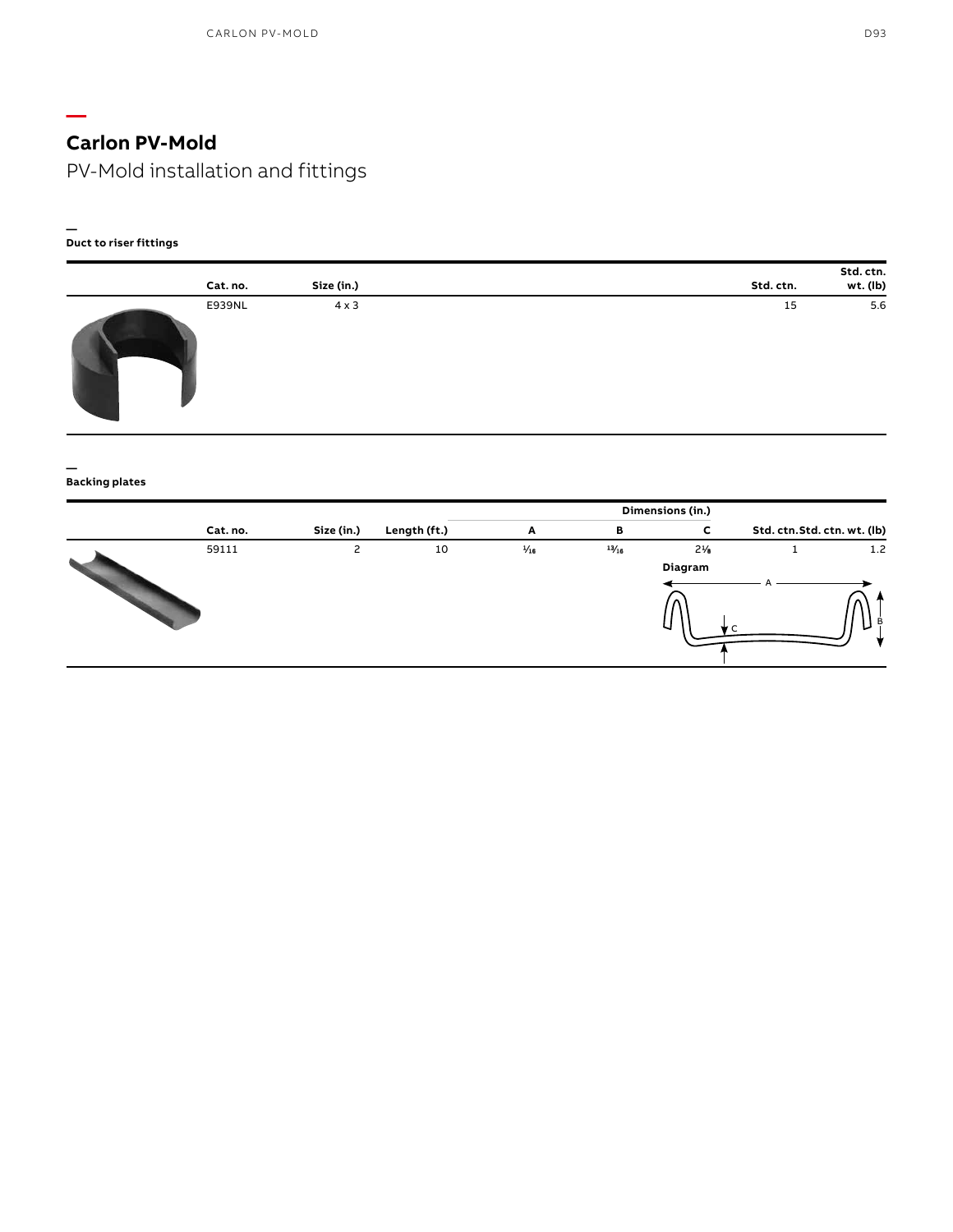PV-Mold installation instructions



## **Installation is easy with PV-Mold pole risers:**

- 1. Install ventilator or duct to riser fittings at the base of the pole.
- 2. Nail backing plate sections to the surface of the pole. Three nail holes are provided in each section. Place the "U" sections over the cable and backing plate, with belled end at the bottom, and attach using 1 ⁄4 in. lag bolts.

### **Field installation instructions for Carlon PV-Mold adapters (for adapters E939JN, E939NR, E939NRT)**

| E939JN                                                |                                                                                                                                                                 |
|-------------------------------------------------------|-----------------------------------------------------------------------------------------------------------------------------------------------------------------|
| To transition from 4 in.<br>conduit to 2 in, PV-Mold  | Place adapter over conduit, attach to pole using the top and<br>bottom mounting holes, place PV-Mold over top section of<br>adapter and secure PV-Mold to pole. |
| To transition from 4 in.<br>conduit to 3 in, PV-Mold  | Measure 6.3 in, up from bottom (large end) of adapter and cut.<br>Assemble to pole as described above.                                                          |
| To transition from 3 in.<br>conduit to 2 in. PV-Mold* | Measure 4.75 in. up from bottom (large end) of adapter and cut.<br>Assemble to pole as described above.                                                         |
| <b>E939NR</b>                                         |                                                                                                                                                                 |
| To transition from 5 in.<br>conduit to 4 in. PV-Mold  | Place adapter over conduit, attach to pole using the top and<br>bottom mounting holes, place PV-Mold over top section of adapter<br>and secure PV-Mold to pole. |
| To transition from 6 in.<br>conduit to 5 in. PV-Mold  | Measure 7.25 in. up from bottom (large end) of adapter and cut.<br>Assemble to pole as described above.                                                         |

### **E939NRT**

To transition from 5 in. conduit to 5 in. PV-Mold\*

**—**

| To transition from 6 in.<br>conduit to 4 in. PV-Mold | Place adapter over conduit and attach to pole using the top and<br>bottom mounting holes. Place PV-Mold over top section of adapter<br>and secure PV-Mold to pole. |
|------------------------------------------------------|--------------------------------------------------------------------------------------------------------------------------------------------------------------------|
| To transition from 6 in.                             | Measure 5.25 in, down from the top of the adapter and cut.                                                                                                         |
| conduit to 5 in. PV-Mold                             | Assemble to pole as described above.                                                                                                                               |
| To transition from 6 in.                             | Measure 9.5 in. up from the bottom of the adapter and cut.                                                                                                         |
| conduit to 6 in. PV-Mold*                            | Assemble to pole as described above.                                                                                                                               |

\* For these transitions, it is not necessary to cut the adapter if desired. If the adapter is not modified, it is recommended that the bottom 3 in. of the adapter be buried below grade.

**Diagrams**





Measure 4.5 in. down from the top of adapter and cut.

Assemble to pole as described above.



E939JN E939NR E939NRT

**—**